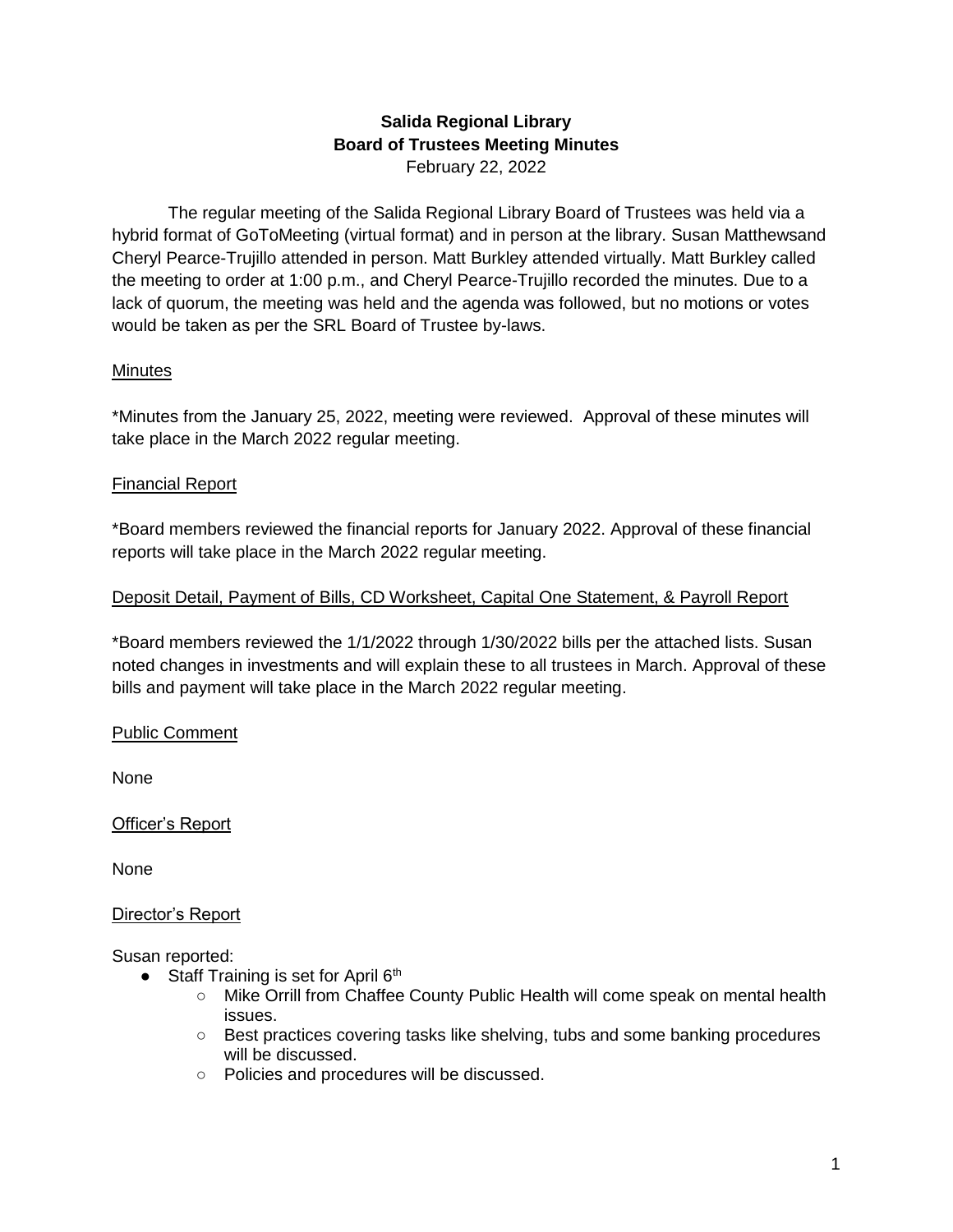- Summer programming is being designed.
- Poncha Springs Town Council meeting is on February 28<sup>th</sup> and Susan will be in attendance.
- Financial items are being compiled for the new auditor..
- Library of Things is coming out next week. These are hands-on-kits that patrons can check out for up to three weeks.
- The SRL signed on to be part of Artwalk for June 24-26. We will host in theTolkien Room and adjacent hallway. Local artisans' pieces will be displayed.
- The SRL has received COVID Test Kits and KN95 masks that patrons can pick up in the lobby.

#### Action Items and Unfinished Business

Auditor Update

• Denardo and Company will be on site in March to review financial documents and see how the SRL finances are managed.

Workplace Climate Survey Results

● This item was tabled until the March regular meeting.

#### New Business

Poncha Springs

- Susan will address the Poncha Springs City Council on February 28, 2022, to see what their wants and needs might be for potential library services. Since lockers for distribution of library materials at LaGrees looks less of a possibility because of a lack of power and Wifi
- .sources on the exterior of their grocery store, Susan would like Poncha Springs City Council members to consider a mobile book method or other options for helping distribute library materials to Poncha Springs community members. Matt Burkely expressed an interest in attending that meeting.

Next Regular Meeting: March 29, 2022, at 1 p.m., using a hybrid meeting option where trustees can participate either in person at the library or through the visual/voice GoToMeeting platform.

\_\_\_\_\_\_\_\_\_\_\_\_\_\_\_\_\_\_\_\_\_\_\_\_\_\_\_\_\_ \_\_\_\_\_\_\_\_\_\_\_\_\_\_\_\_\_\_\_\_\_\_\_\_\_\_\_\_

Meeting Adjourned at 1:40 p.m.

Submitted by: Cheryl Pearce-Trujillo